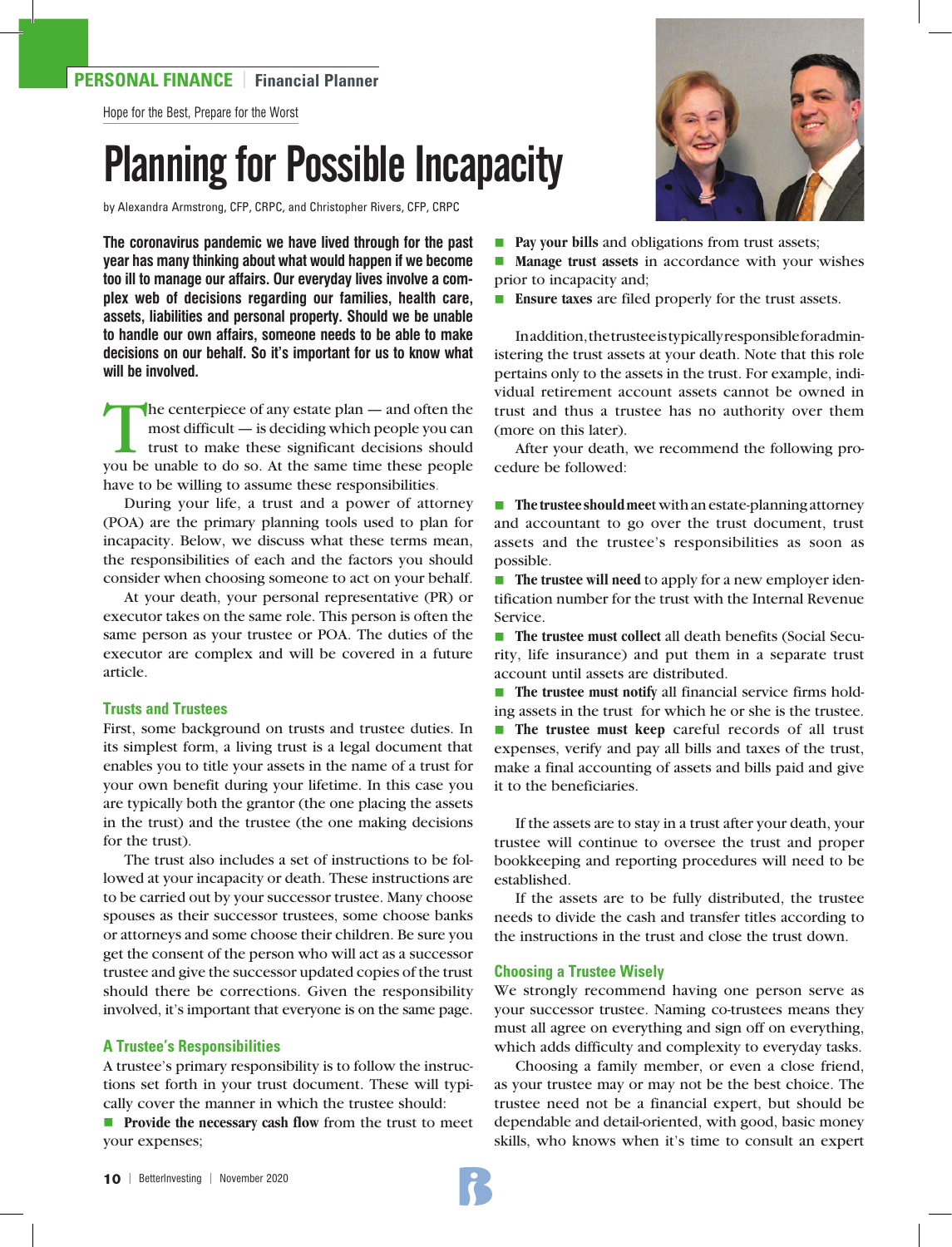for assistance.

### **Using a Lawyer or Bank as the Trustee**

If you aren't sure that you know someone who could function as a successor trustee you may select a corporate trustee, such as a bank trust department to fill the role.

It has been our experience that someone who knows your family may be a better choice to be the trustee. That person can consult a lawyer for advice on administering the trust. But every situation is different. If there's a chance that there will be a lot of family conflict, this might not be the best choice.

If you do choose a bank as a trustee, you have a viable trustee, and you will have an objective third party administer the trust.

However, corporate trustees such as a bank generally cost more than an individual trustee, and sometimes significantly more. In addition, bank trustees can be impersonal and unfamiliar with the deceased grantor's wishes or family dynamics.

Corporate trustees may be more inflexible because of increased liability and the fact that they must answer to their shareholders. But in a situation with the potential for disagreement within the family, it can be an advantage to have a neutral party who is not subject to outside influence.

#### **Paying Trustees**

As you can see, being a trustee isn't an easy task, and we think that the trustee should be compensated for this work. But it is fairly typical for a spouse or child to administer their loved one's trust for free. You have the right to specify how your trustee should be compensated in your trust document, to eliminate any ambiguity.

While many states have statutes limiting executor and attorney commissions in settling an estate, only about half a dozen states provide specific statutory fee schedules for trustees. It is not uncommon to see

corporate trustees charge a fee of between 1% and 2% of the trust's assets.

#### **Power of Attorney**

Many people think that having a trust means they have taken care of planning for incapacity. But even if you have a trust in place, we recommend you have two durable powers of attorney: one to handle your financial affairs and the other to cover your health care directives.

This may be the same person as your trustee or executor, but you may also want to appoint different people.

#### **Durable Financial Power of Attorney**

A durable financial POA allows a person whom you have designated to act on your behalf when handling your financial affairs. This person may be called your agent or your attorney-in-fact.

You retain the right to modify or revoke the power at any time. A "standing" durable power of attorney becomes effective as soon as you sign the document; a "springing" durable power of attorney becomes effective under conditions specified in your document, such as incapacity. A durable power of attorney always ends at your death.

Note that a durable POA doesn't provide your attorney-in-fact with the ability to make decisions with regard to assets that are held in a trust. Only a trustee or co-trustee has the legal right to do that. In a case where you have assets in both a trust and an IRA account, the trustee would be responsible for the assets in the trust, while the POA would be responsible for the IRA.

If you're unable to make financial or medical decisions and haven't given anyone your POA, a family member may have to petition the court to appoint a guardian for you.

#### **Health Care Power of Attorney**

The health care POA enables you to provide guidelines and instructions about the extent of medical care and intervention you'd want under various circumstances. This isn't the same as a living will. It's more flexible than a living will since it allows for advance directives for a range of personal health care decisions, not just decisions regarding life-sustaining procedures. A durable power of attorney for health care can authorize access to medical records and assign responsibility for decisions regarding diagnostic procedures, specific treatments, pain relief, the right to employ or discharge medical providers and authorization for admission to or discharge from medical facilities.

This POA will be effective if your physical or mental condition makes it impossible for you to understand, make or communicate an informed decision about providing, withholding or withdrawing treatment. The person you name would be able to talk with your doctors and nurses about your care. Doctors and hospitals today have to follow strict privacy rules designed to protect personal information, but the unintended side effect is that without your written consent, they may not be able to discuss your condition with your loved ones, without a health care POA.

In your health care POA you can describe what quality of life is acceptable to you, thus relieving your family and friends of the burden of making these difficult decisions.

Today, many hospitals require that you have one of these powers in place before undergoing an operation. In some states, the individual designated for this responsibility must sign an affidavit stating that he or she will in no way financially benefit from your demise.

#### **Planning for the Unknown**

One of the key features of these documents is the ability to spell out your wishes and make clear how you would like your affairs managed. But the future is by nature unknowable,

*Continued on Page 13*